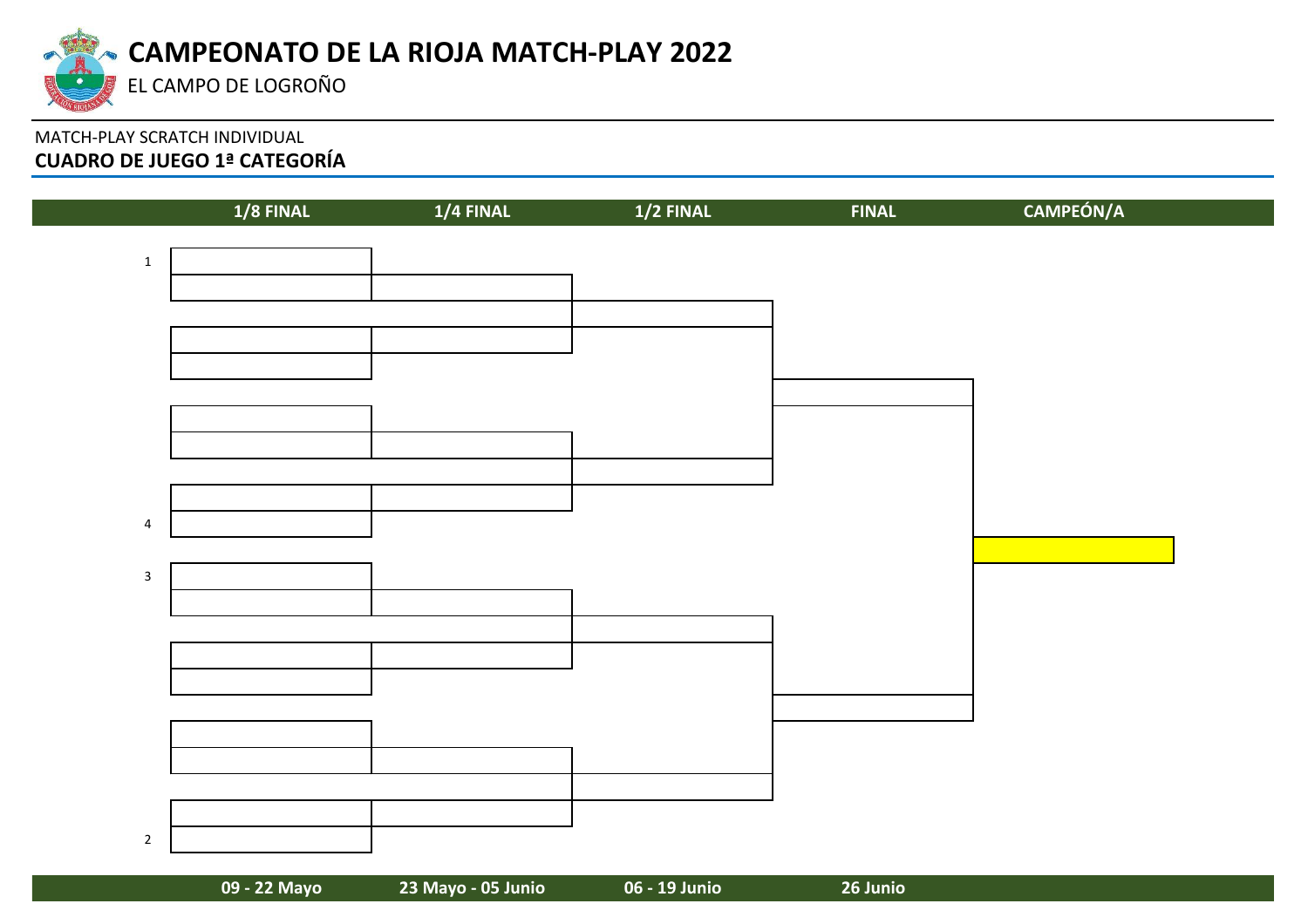

# MATCH-PLAY SCRATCH INDIVIDUAL **CUADRO DE JUEGO 2ª CATEGORÍA**

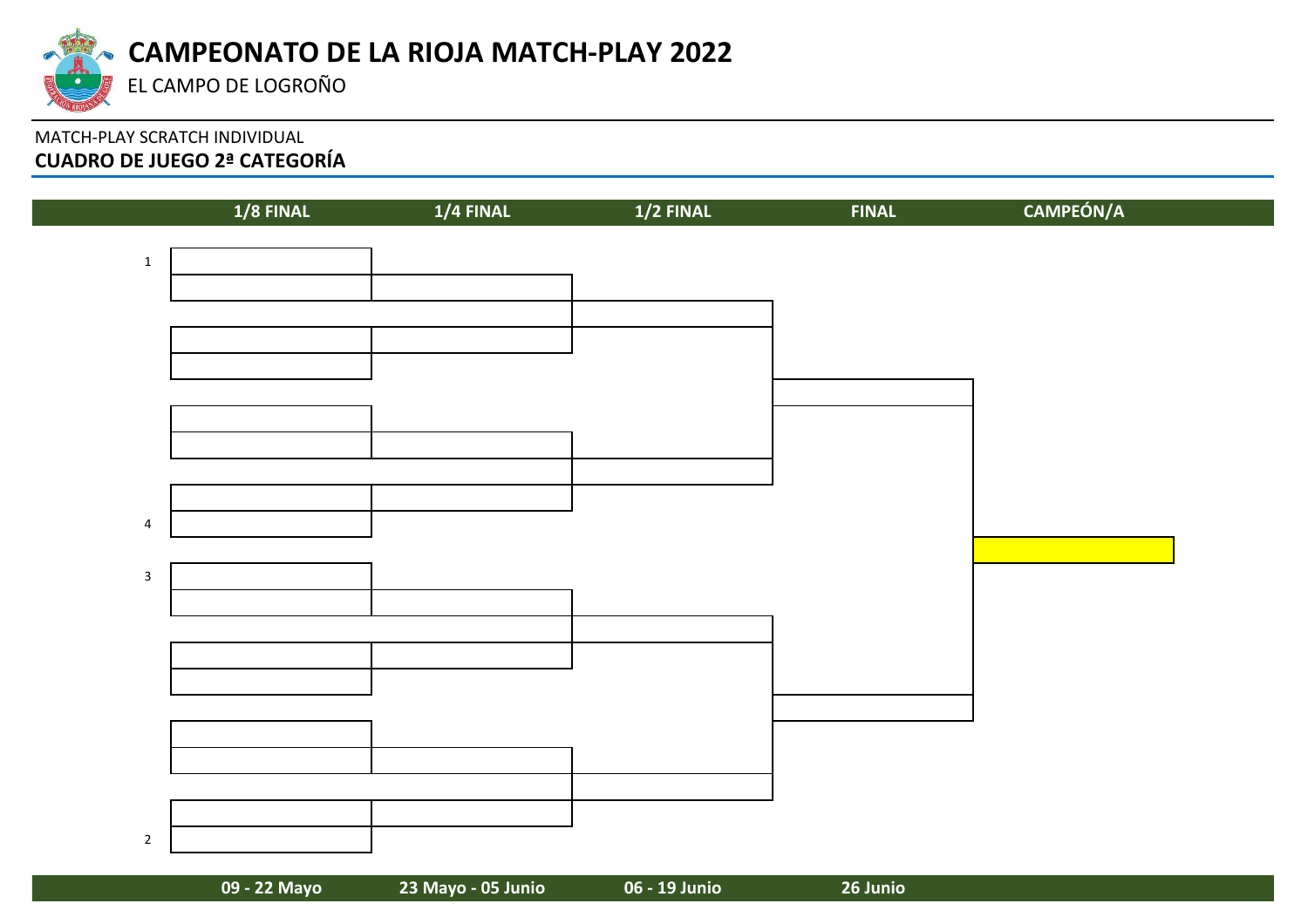

# MATCH-PLAY SCRATCH INDIVIDUAL **CUADRO DE JUEGO 3ª CATEGORÍA**

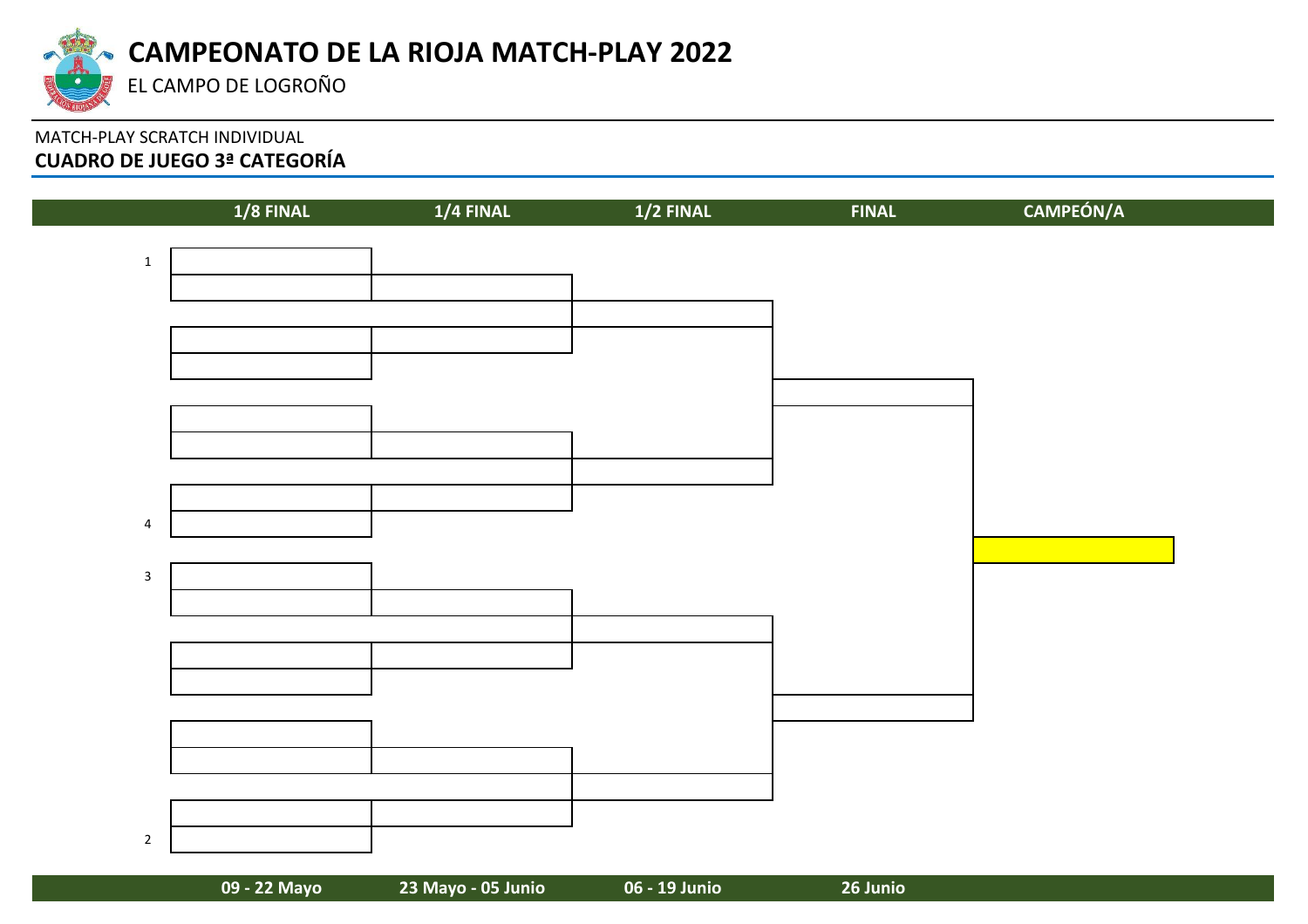

# MATCH-PLAY SCRATCH INDIVIDUAL **CUADRO DE JUEGO 4ª CATEGORÍA**